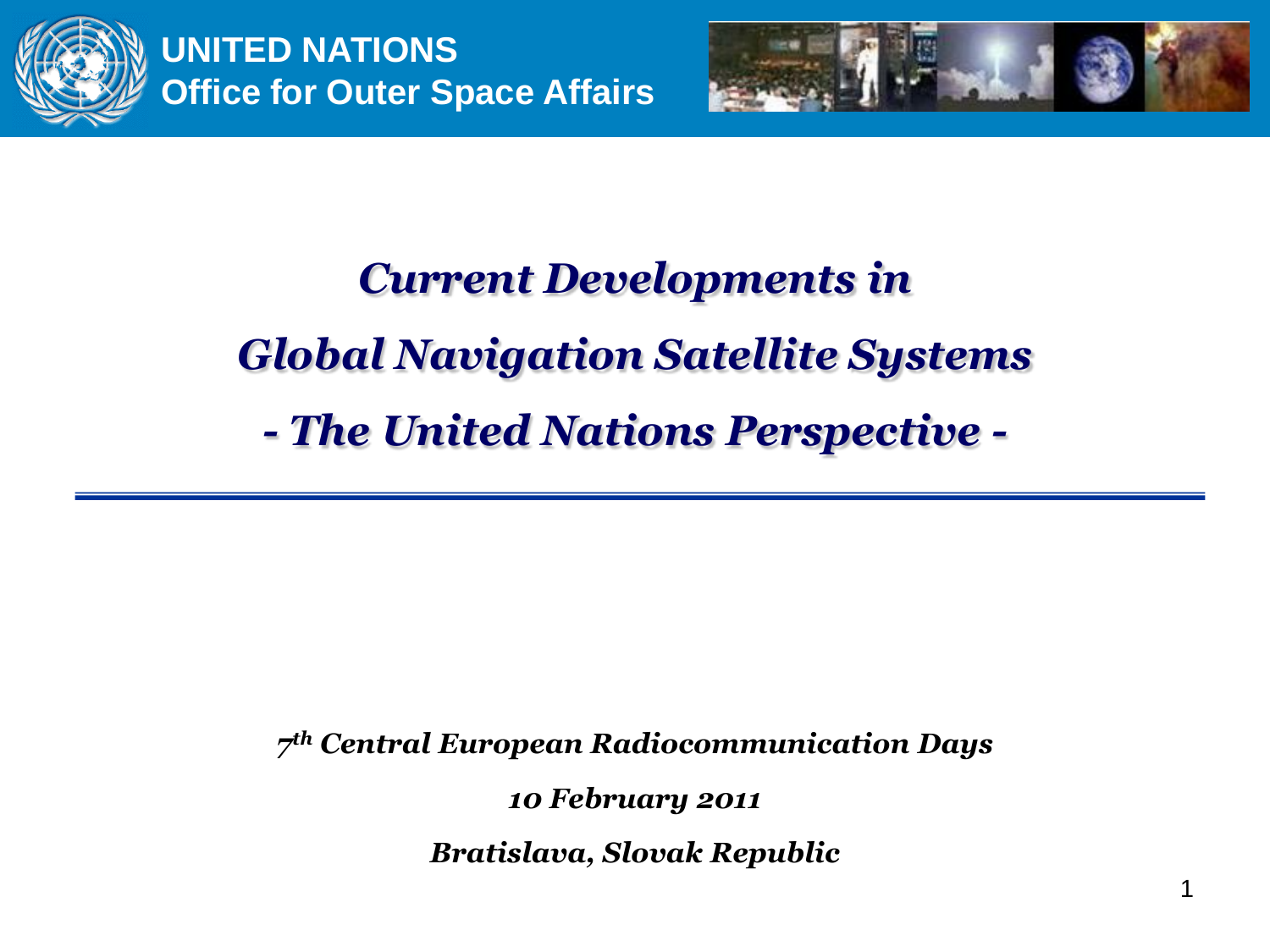



*Third United Nations Conference on the Exploration and Peaceful Uses of Outer Space (UNISPACE III), 1999*

> **"The Space Millennium: Vienna Declaration on Space and Human Development" (Vienna Declaration)**

**Global Navigation Satellite Systems (GNSS) related recommendation:**

*"…to improve the efficiency and security of transport, search and rescue, geodesy and other activities by promoting the enhancement of, universal access to and compatibility of space-based navigation and positioning systems"*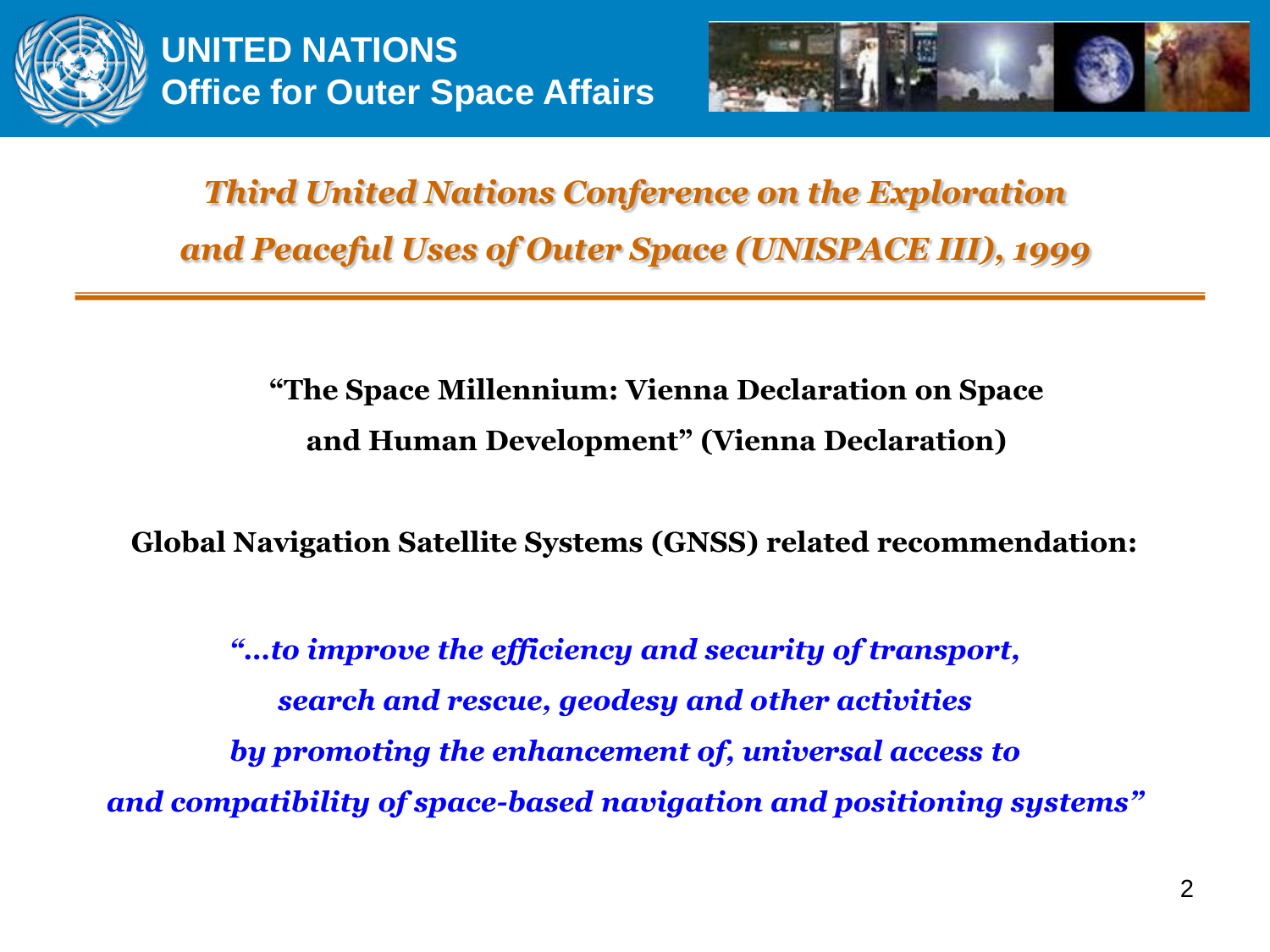



#### *UNISPACE III: Action Team on GNSS*

**GNSS Action Team co-chaired by the United States and Italy Membership: 38 nations & 15 organizations**

**Regional Workshops:** 

- **2001: Malaysia, ESCAP and Austria, ECE**
- **2002: Chile, ECLAC and Zambia, ECA**
- **International Meetings, Vienna: 2003-2004**

**Action Team concluded its work in 2004**

**Main Recommendation:** 

*Establishment of an International Committee on GNSS (ICG)*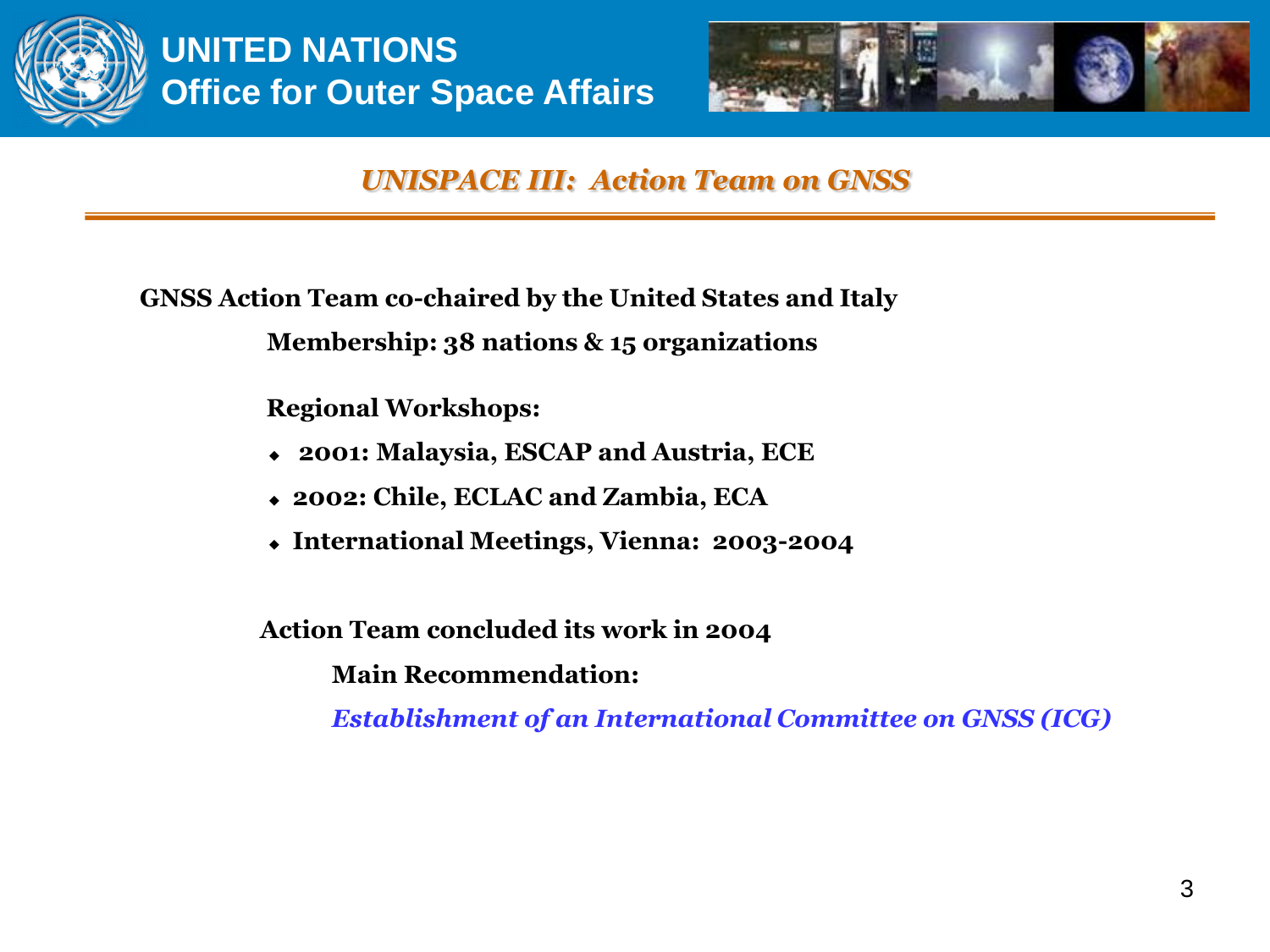



*A forum to discuss Global Navigation Satellite Systems (GNSS) to benefit people around the world*

- Established in 2005
- Membership: Members, Associate Members and Observers
	- ◆ 9 nations & the European Union
	- ◆ 15 organizations (UN system entities, IGOs, NGOs)

*ICG participation is open to all countries and entities that are either GNSS providers or users of GNSS services, and are interested and willing to actively engage in ICG activities*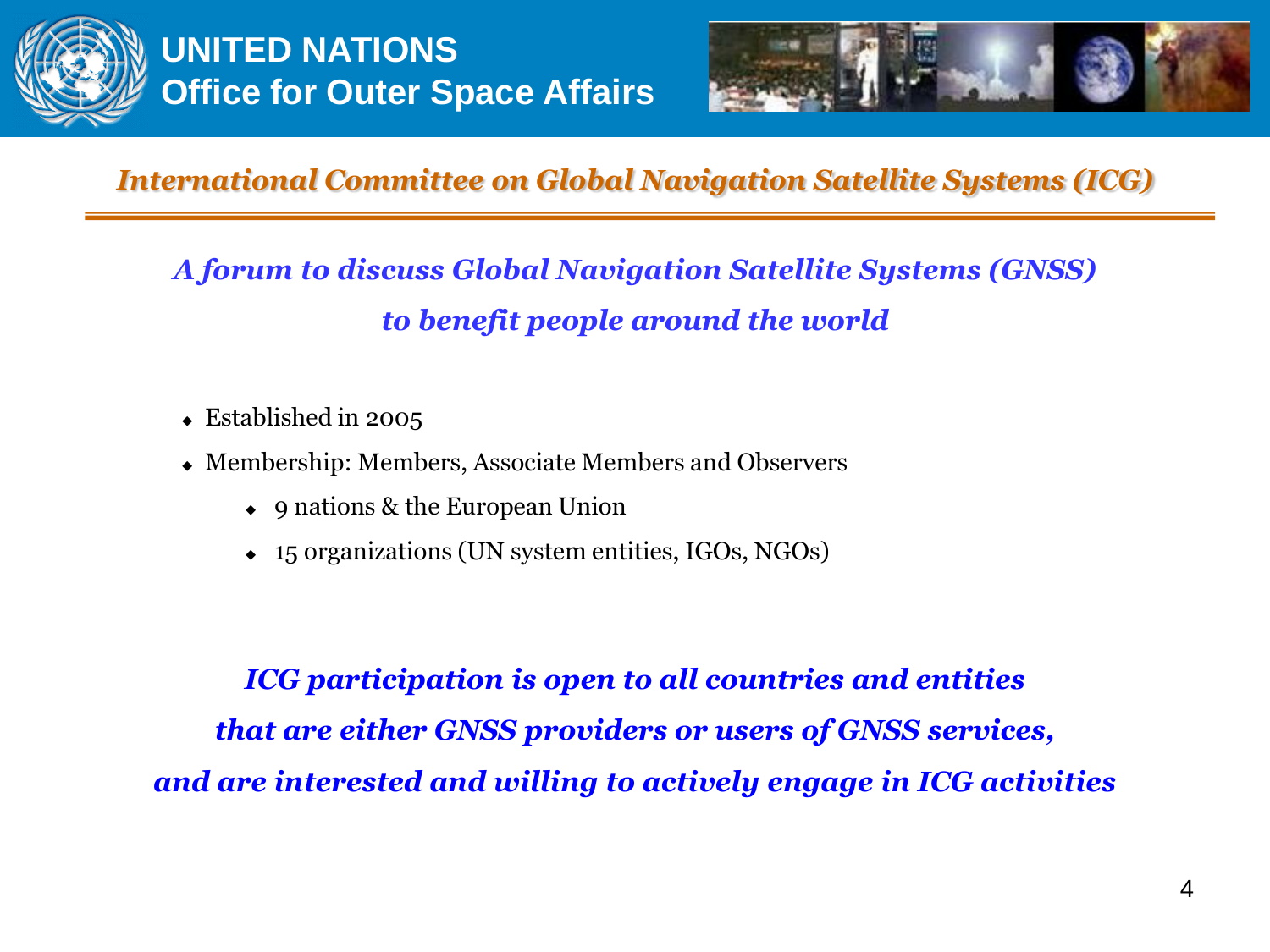



#### **ICG WORK PLAN:**

- **Compatibility and Interoperability**
	- **to identify and encourage use of existing guidelines and standards to enhance compatibility and interoperability;**
	- **open service information sharing;**
	- **service performance monitoring;**
	- **spectrum protection: interference detection and mitigation.**
	- **(Led by USA and Russia)**
- **Enhancement of performance of GNSS services**
	- **to promote and coordinate activities aimed at enhancing GNSS performance, recommending system enhancements and meeting future user needs.**
	- **(Led by India and ESA)**
- **Information dissemination and capacity building**
	- **training/technical workshops for capacity building in developing countries (Led by UNOOSA)**
- **Reference Frame, Timing and Applications**
	- **to consider geodetic and time references**
	- **(Led by IAG, IGS, FIG)**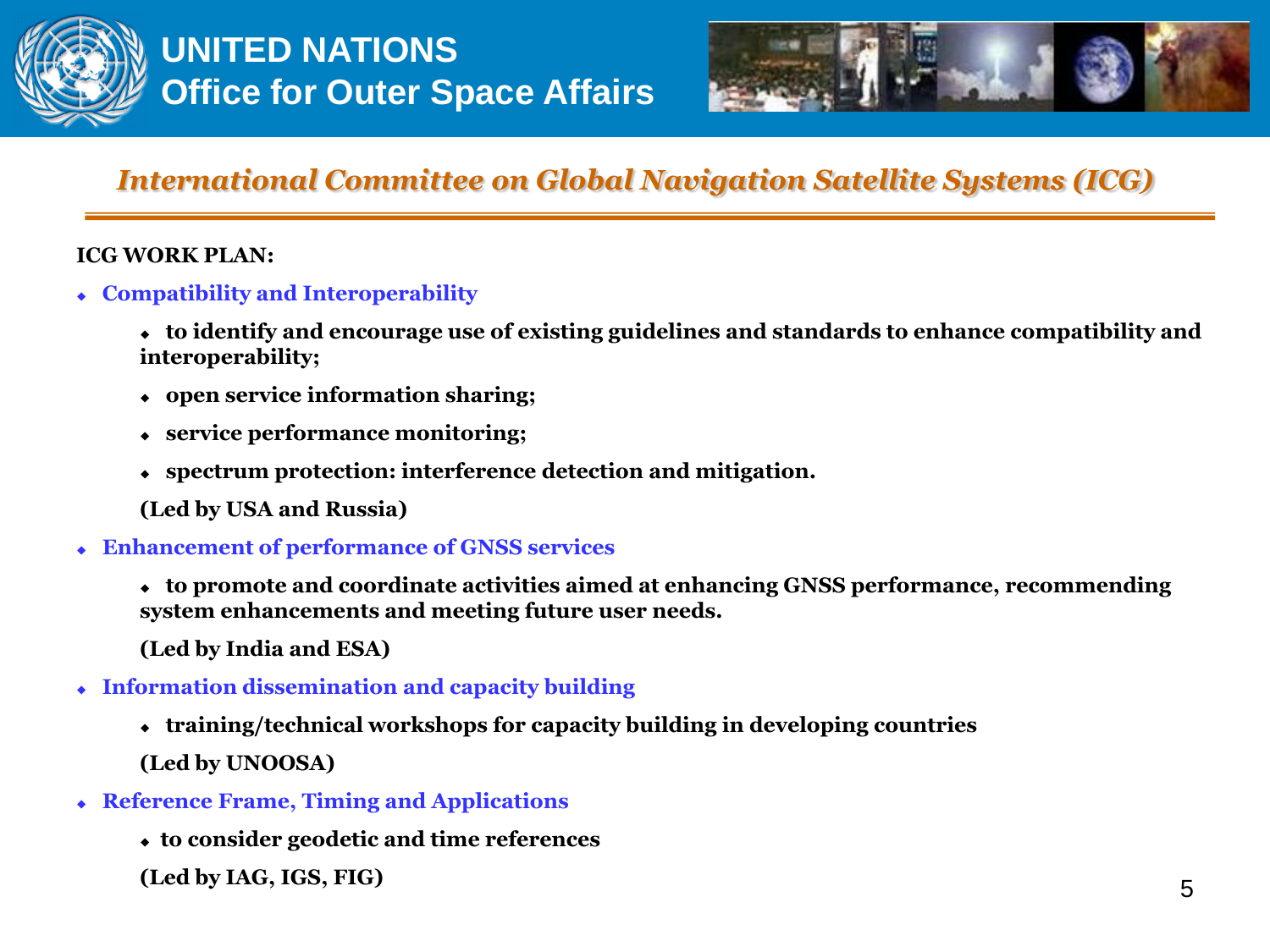



#### **MILESTONES:**

**2006: First Meeting, UNOV, Vienna, Austria**

**Work Plan and Terms of Reference of ICG**

**2007: Second Meeting, hosted by ISRO, Bangalore, India**

- **Establishment of the Providers' Forum, consisting of those countries operating GNSS systems or with plans to develop one (USA, Russian Federation, European Union, China, India and Japan)**
- **A vehicle for coordination and cooperation to improve overall service provision**

**2008: Third Meeting, hosted by JPL, Pasadena, USA** 

**Work Plan and Terms of Reference of the Providers' Forum**

 **UN-affiliated Regional Centres for Space Science and Technology Education (India, Morocco, Nigeria, Mexico/Brazil) to act as the ICG Information Centres**

**2009: Fourth Meeting, hosted by Roscosmos, Saint-Petersburg, Russia**

- **Monitoring of the ionosphere during the next solar maximum and its effects on GNSS receivers;**
- **Adopted new principle on transparency: Every provider should publish documentation that describes signal and system information, policies of provision and minimum levels of performance for its open services;**
- **Endorsed a proposal for a multi-GNSS demonstration project in the Asia/Oceania region**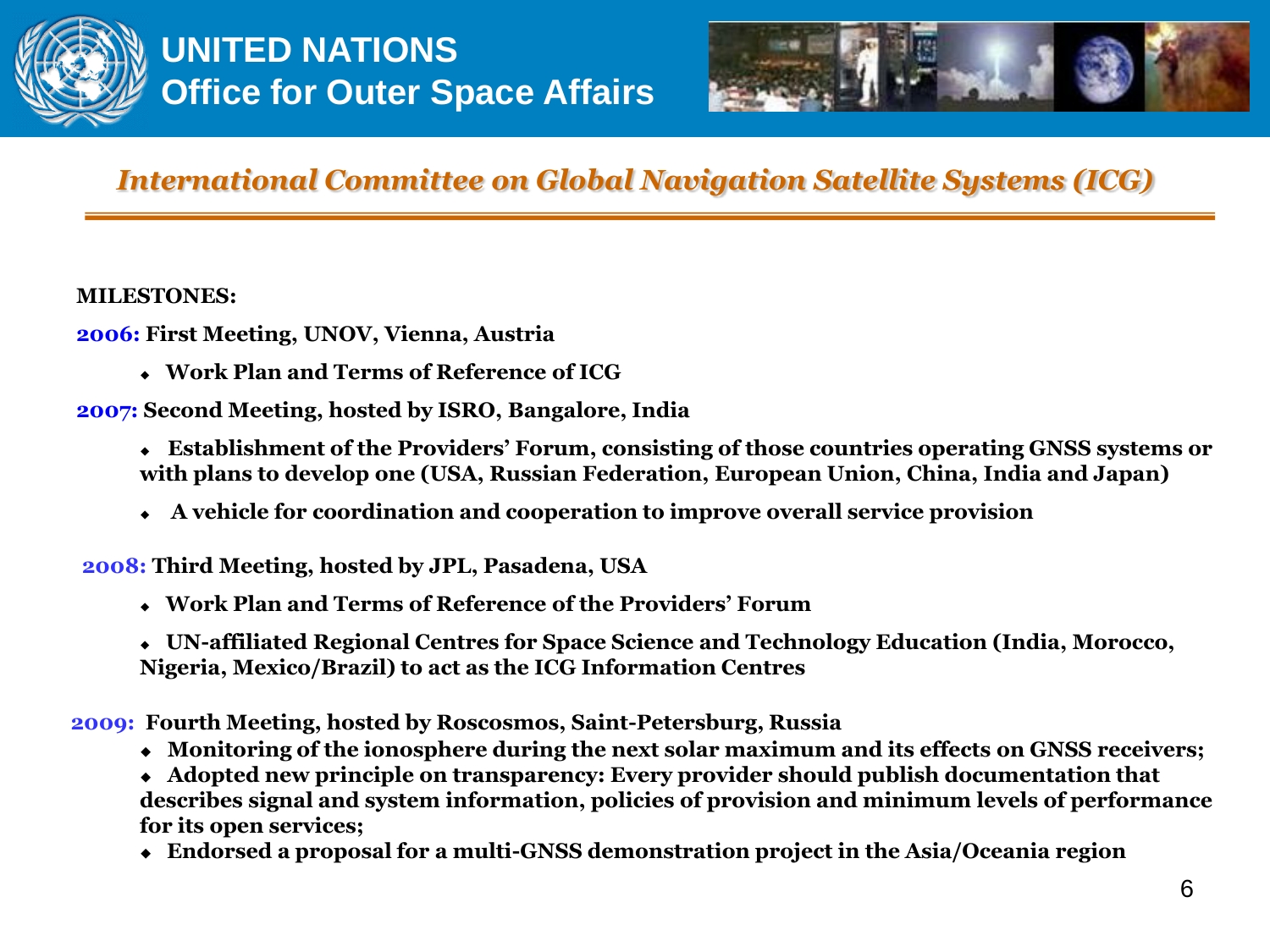



#### **MILESTONES:**

**2010: Fifth Meeting, hosted by Italy and the European Union, Turin, Italy**

- **Reviewed and discussed developments in GNSS, as well as the promotion of the use of GNSS and their integration into national infrastructure, particularly in developing countries**
- **Addressed aspects of spectrum protection, and interference detection and mitigation**
- **Considered the issue of integrity for all users where a particular effort is needed to make them aware of the benefits arising from future multi-GNSS scenarios**
- **Considered a programme on GNSS applications, including deploying instruments for the international space weather initiative (ISWI), as well as the applications of GNSS in various areas to support sustainable development**
- **Focused on standard descriptions of geodetic and timing references for existing and planned systems**
- **Reiterated its support for multi-GNSS campaigns**

**2011: Sixth Meeting, hosted by Japan, 5-9 September**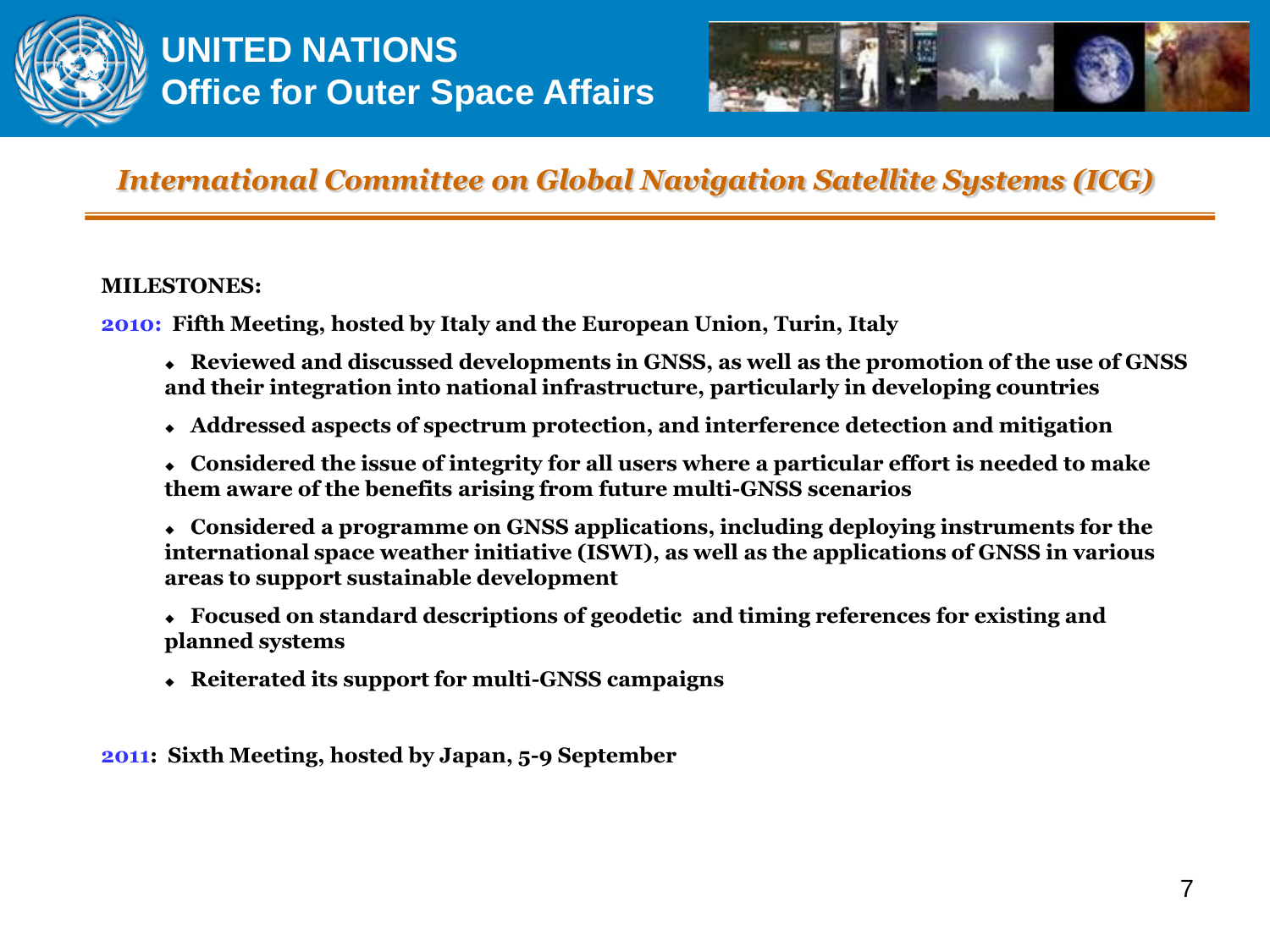



**International Space Weather Initiative:** *Develop the scientific insight necessary to understand the science, and to forecast near-Earth space weather* 

- **COPUOS agenda item**
- **Instrumentation and data analysis**
	- **Expand and continue deployment of new and existing instrument arrays**
	- **Expand data analysis effort for instrument arrays and existing data bases**
- **Network of AWESOME (Atmospheric Weather Educational System for Observation and Modeling of Effects)/SIDs (Sudden Ionospheric Disturbance) monitors, USA**
- **2010: Egypt (Western Asia), Helwan University, 6 – 10 November**
- **2011: Nigeria (Africa), Abuja, 17 – 21 October**
- **2012: Ecuador (Latin America and the Caribbean)**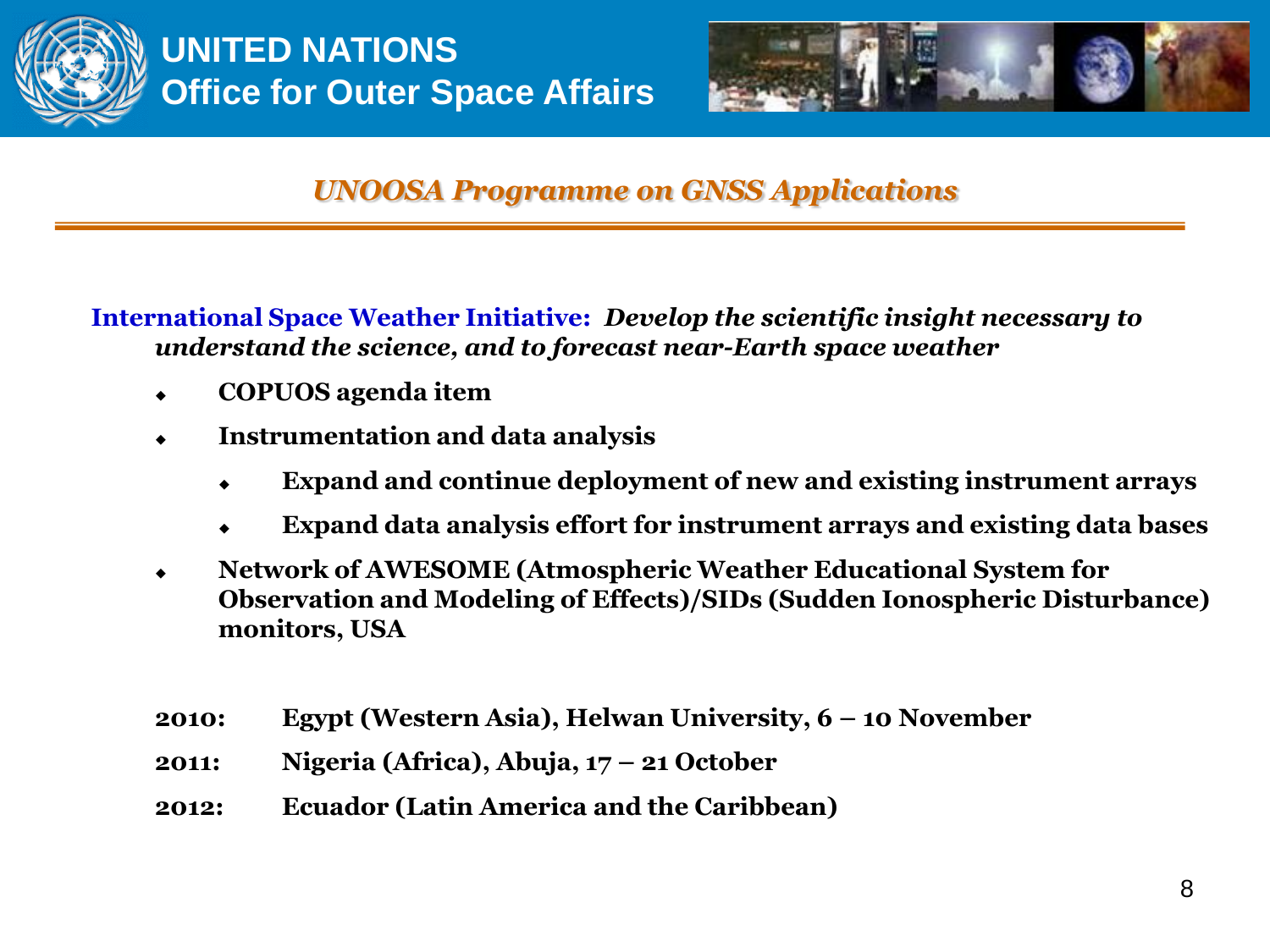



**Regional Workshops on the Applications of GNSS:** *Increase awareness among decision and policy makers of the benefits of GNSS and develop regional and national pilot projects on GNSS applications*

- **Identify the specific needs of individual plans and projects on GNSS at the regional and international levels, including specific training and capacity-building needs GNSS**
	- **Develop a regional plan of action that would contribute to wider use of GNSS technology and applications and scientific exploration perspectives**
	- **UN/UAE/USA Workshop on GNSS, 16 – 20 January 2011, Dubai, UAE**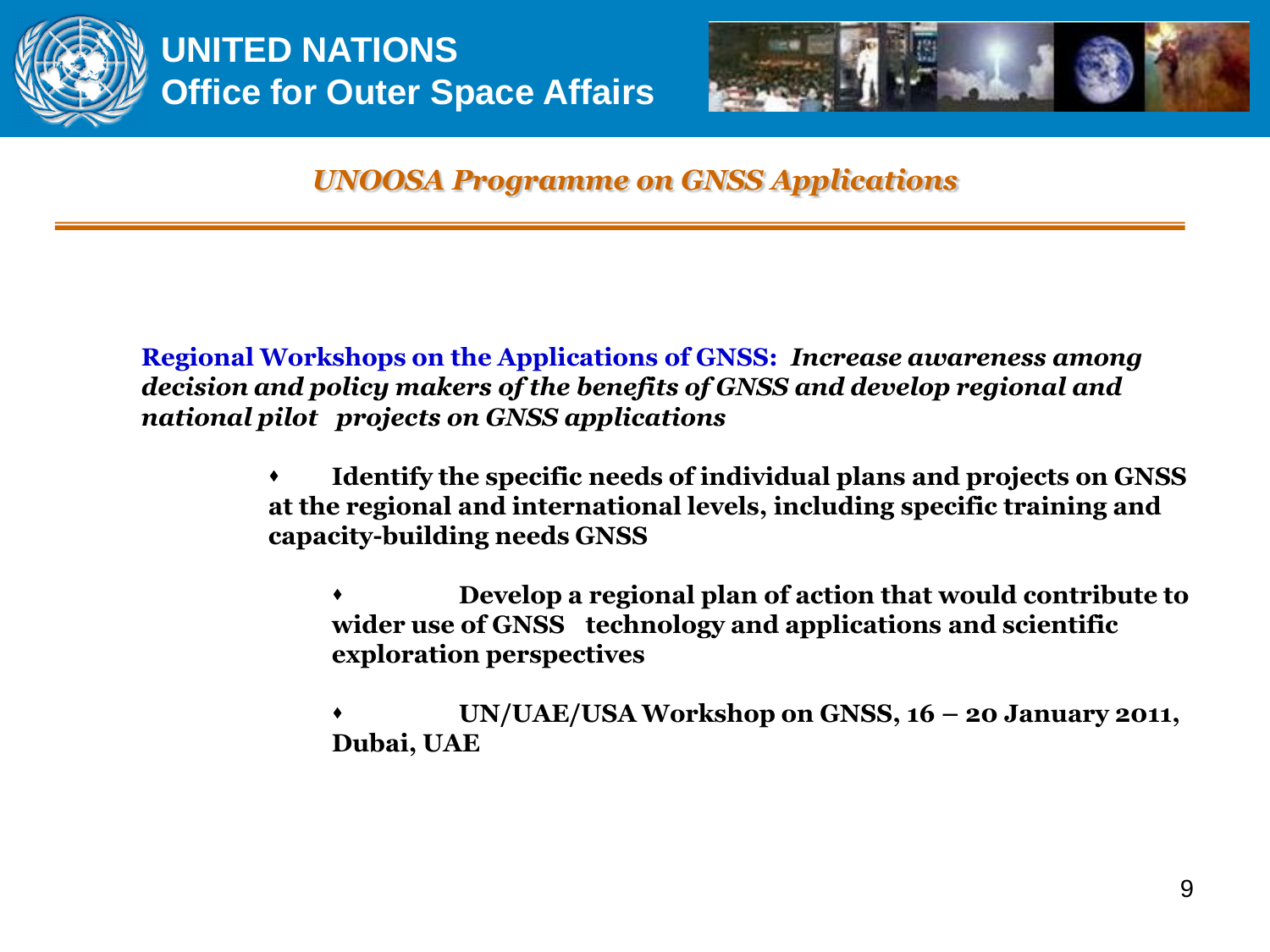



**Training for capacity building in developing countries:** *Provide support to the regional centres for space science and technology education, affiliated to the United Nations, which would also act as the ICG Information Centres*

- **ICG Information Centres: Work further towards fostering a more structured approach to information exchange in order to fulfill the reciprocal expectations of a network between ICG and Regional Centres: Morocco and Nigeria for Africa, Brazil and Mexico for Latin America and the Caribbean, and India for Asia and the Pacific**
- **Development of the GNSS Education Curriculum**
- *United Nations/Italy Long-term Fellowship Programme on GNSS and Related Applications: <http://www.unoosa.org/oosa/en/SAP/gnss/fellowships.html>*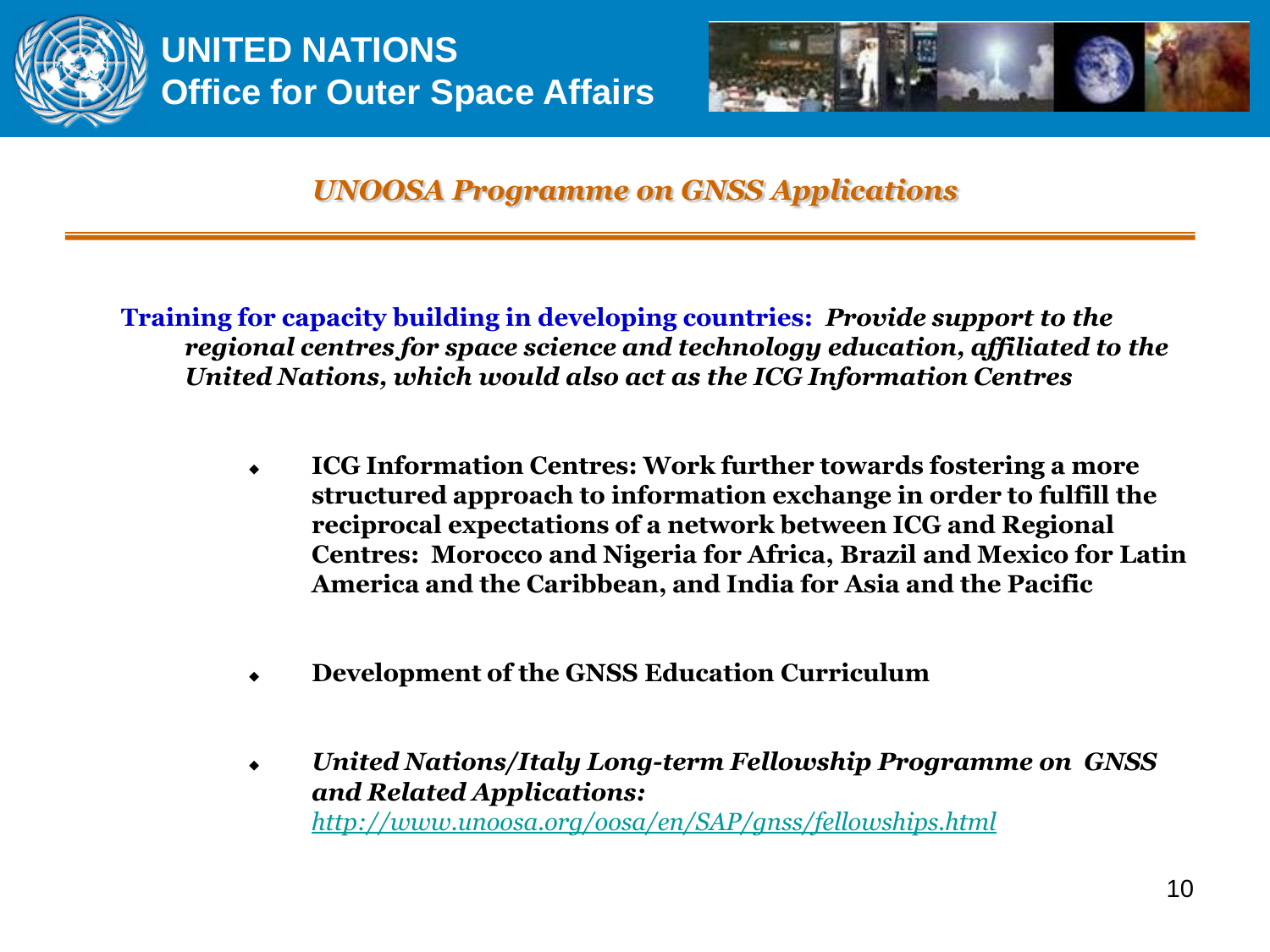



**Promoting the use of GNSS technologies as tools for scientific applications in developing countries***: Development and implementation of a training programme for end users in various disciplines, such as a geodesy, geophysics, space weather and meteorology* 

- **Provide a forum for exchanges among scientists and organizers of networks of instruments**
	- **- Standards, communication of data policies to maximize the benefits of the networks**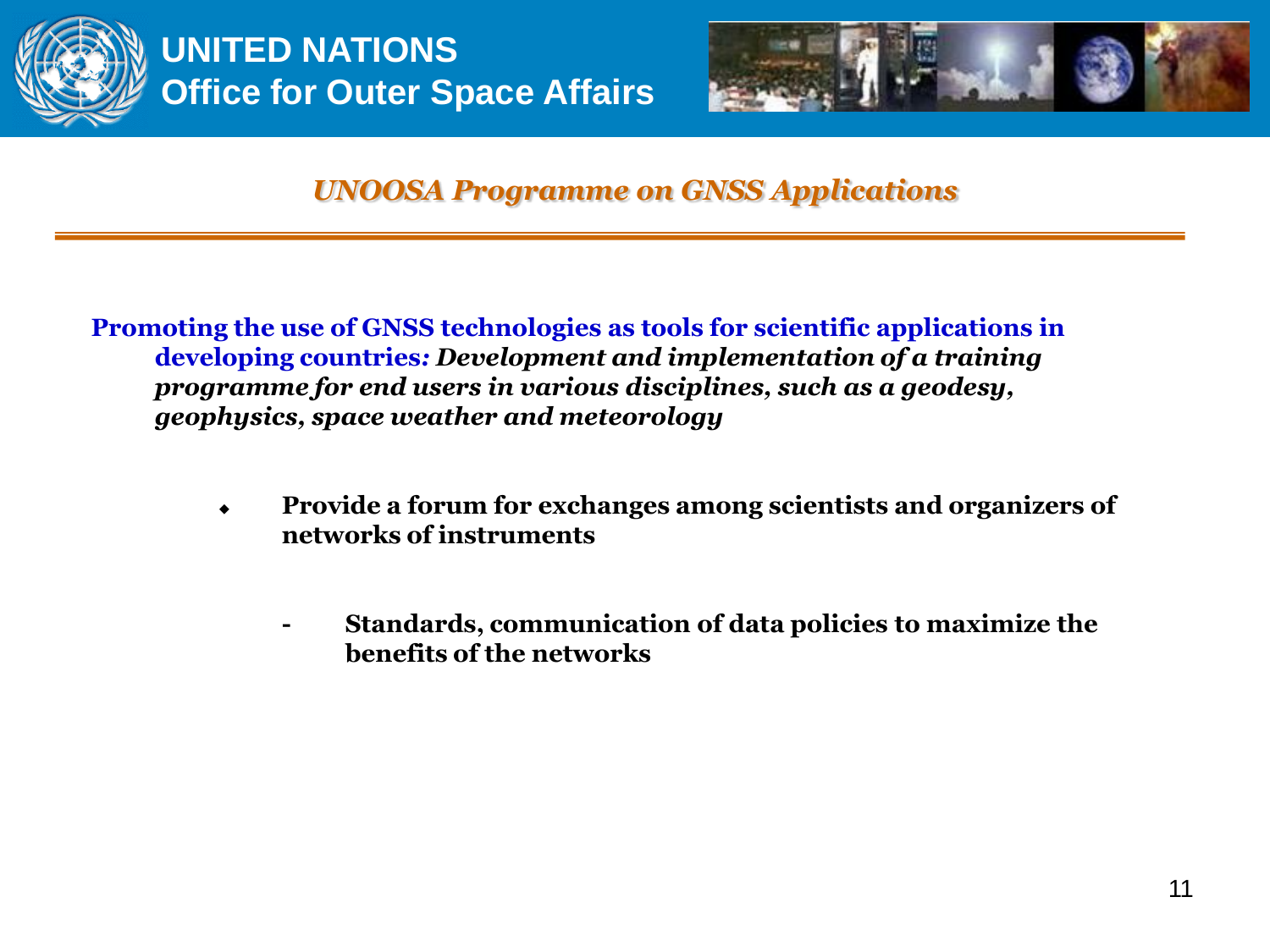



#### *UNOOSA: ICG Executive Secretariat*

*Role: to promote existing and planned opportunities proferred by ICG*

- **plans and organizes ICG activities**
- **maintains information website**
- **distributes brochures**
- **organizes technical workshops and expert meetings**

## **OPEN FOR COLLABORATION AND COOPERATION**

**WELCOMES YOUR PARTICIPATION IN AND CONTRIBUTION TO ICG ACTIVITIES** Vienna International Centre